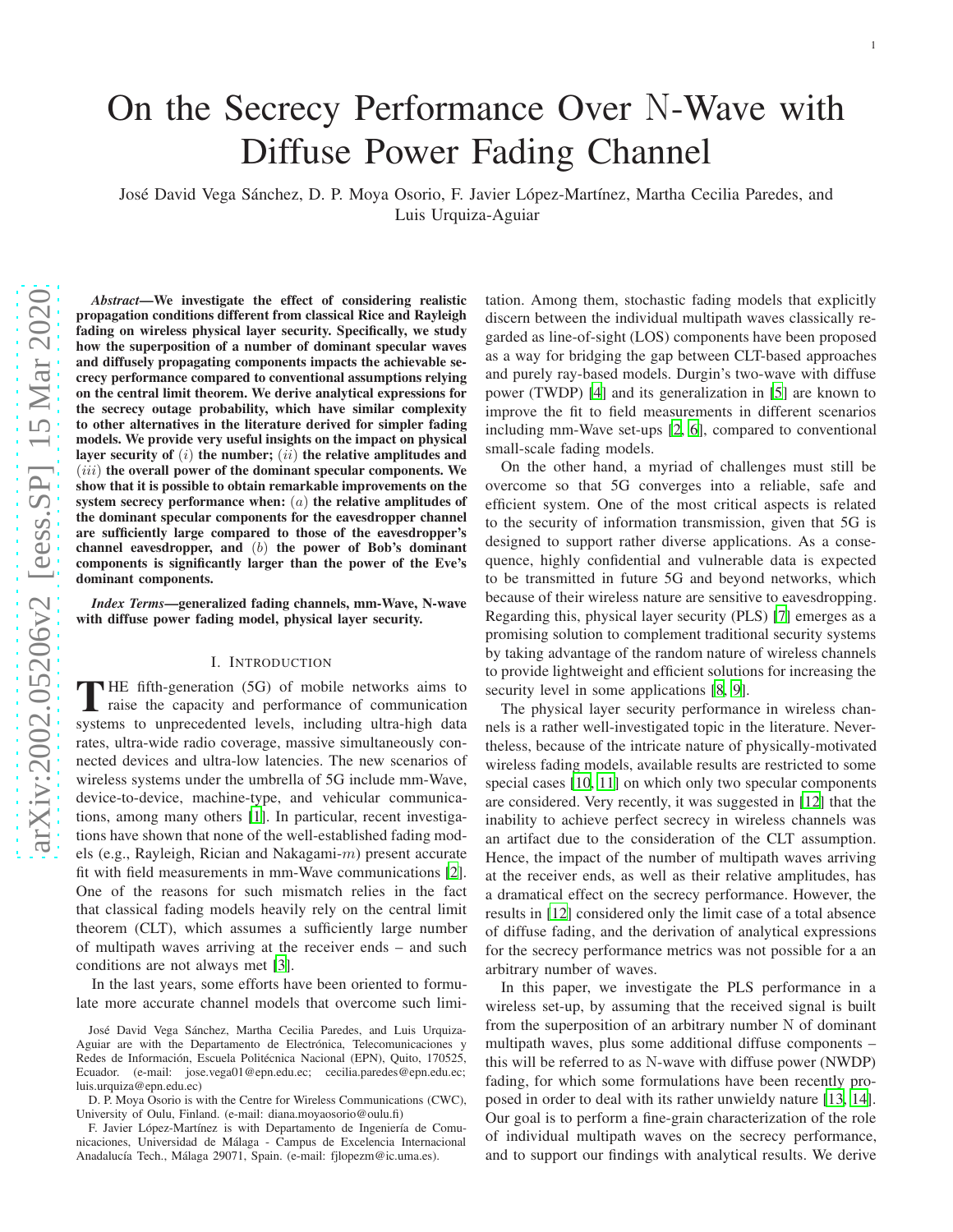exact expressions for the secrecy outage probability (SOP) for an arbitrary number of dominant waves at the desired and eavesdropping ends, as well as simplified approximations that become asymptotically tight in the high signal-to-noise ratio (SNR) regime. Some useful insights for improving the secrecy performance in this scenario will be derived, which are inherently linked to the underlying propagation mechanisms and characteristics captured by the NWDP fading model. The main contributions of this paper are as follows:

- An exact closed-form expression for the SOP in terms of well-know functions for the classical Wyner's channel model under NWDP fading.
- A high SNR approximation of the SOP is also derived, which can be used straightforwardly in the context of PLS. The merits of such expression are: (i) when  $\overline{\gamma}_{\text{E}}$  is at high SNR regime, it is highly tight to the exact SOP;  $(ii)$ it notably reduces the computational effort concerning the exact SOP. This fact helps to the wireless system designers when requiring quick evaluation of security risks.
- Some useful insights into the system are also provided through the asymptotic analysis based on the exact analytical expression of the SOP.

The remainder of this paper is organized as follows. System and channel models are described in Section II. Section III derives closed-form expressions for  $(i)$  the SOP;  $(ii)$  a high SNR regime of the SOP;  $(iii)$  the asymptotic behaviour of the SOP over NWDP fading channel. Section IV shows illustrative numerical results and discussions. Finally, concluding remarks are provided in Section V.

*Notation*: Throughout this paper,  $f(z)(z)$  and  $F(z)(z)$  denote the probability density function (PDF) and the cumulative distribution function (CDF) of a random variable Z.  $\mathbb{E}[\cdot]$  denotes expectation,  $\Pr{\{\cdot\}}$  denotes probability, and  $|\cdot|$ denotes the absolute value. In addition,  $L_n(\cdot)$  denotes the Laguerre polynomial [\[15,](#page-7-14) Eq. (22.2.13)],  $\Gamma(\cdot)$  denotes the gamma function [\[15](#page-7-14), Eq. (6.1.1)];  $\gamma(\cdot, \cdot)$ , the lower incomplete gamma function [\[15](#page-7-14), Eq. (6.5.2)];  $_2F_1(\cdot, \cdot; \cdot; \cdot)$ , denotes the hypergeometric function [\[15,](#page-7-14) Eq. (15.1.1)], and  $(\cdot)_{(\cdot)}$  is the Pochhammer symbol [\[15](#page-7-14), Eq. (6.1.222)].

#### II. SYSTEM MODEL

We consider the classic Wyner's wiretap channel as depicted in Fig. [1,](#page-1-0) where a legitimate transmitter Alice (A) sends confidential messages to the legitimate receiver Bob (B) through the main channel, while the eavesdropper Eve (E) tries to intercept these messages from its received signal over the eavesdropper channel. It is assumed that the main and eavesdropper channels experience independent quasi-static fading. Without loss of generality, we assume that all nodes are equipped with a single antenna.

We express the signal at each of the receiving ends as a superposition of N multipath waves arising from dominant specular reflections, and M additional waves associated to diffuse scattering:

<span id="page-1-2"></span>
$$
R \exp(j\theta) = \sum_{i=1}^{N} V_i \exp(j\theta_i) + \sum_{k=1}^{M} V_k \exp(j\theta_k)
$$
 (1)



<span id="page-1-0"></span>Fig. 1. Wiretap channel consisting of a legitimate pair and one eavesdropper.

Because each diffuse scatterer is able to generate several multipath waves [\[16\]](#page-7-15), we can safely assume that  $M \to \infty$  and hence the diffuse component<sup>[1](#page-1-1)</sup> tends to be Gaussian distributed, i.e.,  $\sum_{k=1}^{M} V_k \exp(j\theta_k) \approx V_d \exp(j\theta_d)$ , so that  $V_d$  is Rayleigh distributed with  $\mathbb{E}\{ |V_d|^2 \} = 2\sigma^2 = \Omega$ .

In [\(1\)](#page-1-2),  $V_i \exp(j\theta_i)$  denotes the *i-th* specular component having a constant amplitude  $V_i$  and a uniformly distributed random phase  $\theta_i \sim \mathcal{U}[0, 2\pi)$ . The random phases for each dominant wave are assumed to be statistically independent.

Let  $\gamma \triangleq \gamma_0 R^2$  be the instantaneous received SNR through, where  $\gamma_0 \triangleq P_{\rm T}/N_0$  is defined as the transmit SNR, with  $P_{\rm T}$ being the transmit power and  $N_0$  being the mean power of the additive white Gaussian noise. Note that  $\gamma$  can also be redefined for the sake of convenience as  $\gamma = \overline{\gamma} |h|^2$ , where h denotes any normalized fading channel, i.e.,  $\mathbb{E}\{|h|^2\} = 1$ and  $\overline{\gamma}$  representing the average receive SNR. According to the formulation in [\[13\]](#page-7-12), the corresponding PDF and CDF of  $\gamma$ over NWDP fading channel are:

<span id="page-1-6"></span><span id="page-1-5"></span><span id="page-1-4"></span>
$$
f_i(\gamma_i) = \frac{1}{\overline{\gamma}_i} \exp\left(-\frac{\gamma_i}{\overline{\gamma}_i}\right) \sum_{n_i=0}^{\infty} C_{n_i} L_{n_i} \left(\frac{\gamma_i}{\overline{\gamma}_i}\right), \quad (2a)
$$

$$
F_i(\gamma_i) = \sum_{n_i=0}^{\infty} C_{n_i} \sum_{k_i=0}^{n_i} \frac{(-1)^{k_i}}{k_i!} {n_i \choose k_i} \gamma \left(k_i+1, \frac{\gamma_i}{\overline{\gamma}_i}\right), \quad (2b)
$$

where  $i \in \{B, E\}$  represents either the main channel or the eavesdropper channel,  $\overline{\gamma}_i$  is the average receive SNR at B or E as previously stated, i.e.,

$$
\overline{\gamma}_i = \gamma_0 \mathbb{E}\left[R_i^2\right] r_i^{-\eta_i} = \gamma_0 \left(\sum_{n=0}^{\mathbb{N}_i} V_{n,i}^2 + \Omega_i\right) r_i^{-\eta_i}, \quad (3)
$$

where  $\eta_i$  is the path-loss exponent, and  $r_i$  is the propagation distance<sup>[2](#page-1-3)</sup>. The  $C_{n_i}$  coefficient can be calculated recursively by [\[13\]](#page-7-12)

$$
C_{n_i} = \sum_{k_i=0}^{n_i} \frac{(-\epsilon_i)^{k_i}}{k_i!} {n_i \choose k_i} u_{N_i+1}^{(2k_i)},
$$
(4)

<span id="page-1-1"></span><sup>1</sup>We note that the consideration of arbitrary  $N$  in [\(1\)](#page-1-2) allows for individually accounting for the effect of having multiple specular waves and largely differs from the conventional assumptions in fading modeling, reducing only for  $N = 0, 1, 2$  to the Rayleigh, Rician and TWDP cases, respectively [\[4](#page-7-3)].

<span id="page-1-3"></span><sup>2</sup>Here, as in the LOS ball blockage model, we assume that  $r_i$  lies within a sphere of fixed radius  $R_B$ . Interested readers can revise [\[18](#page-7-16)] for further guidance about simplification of the LOS region as a fixed equivalent LOS ball in mm-Wave cellular networks.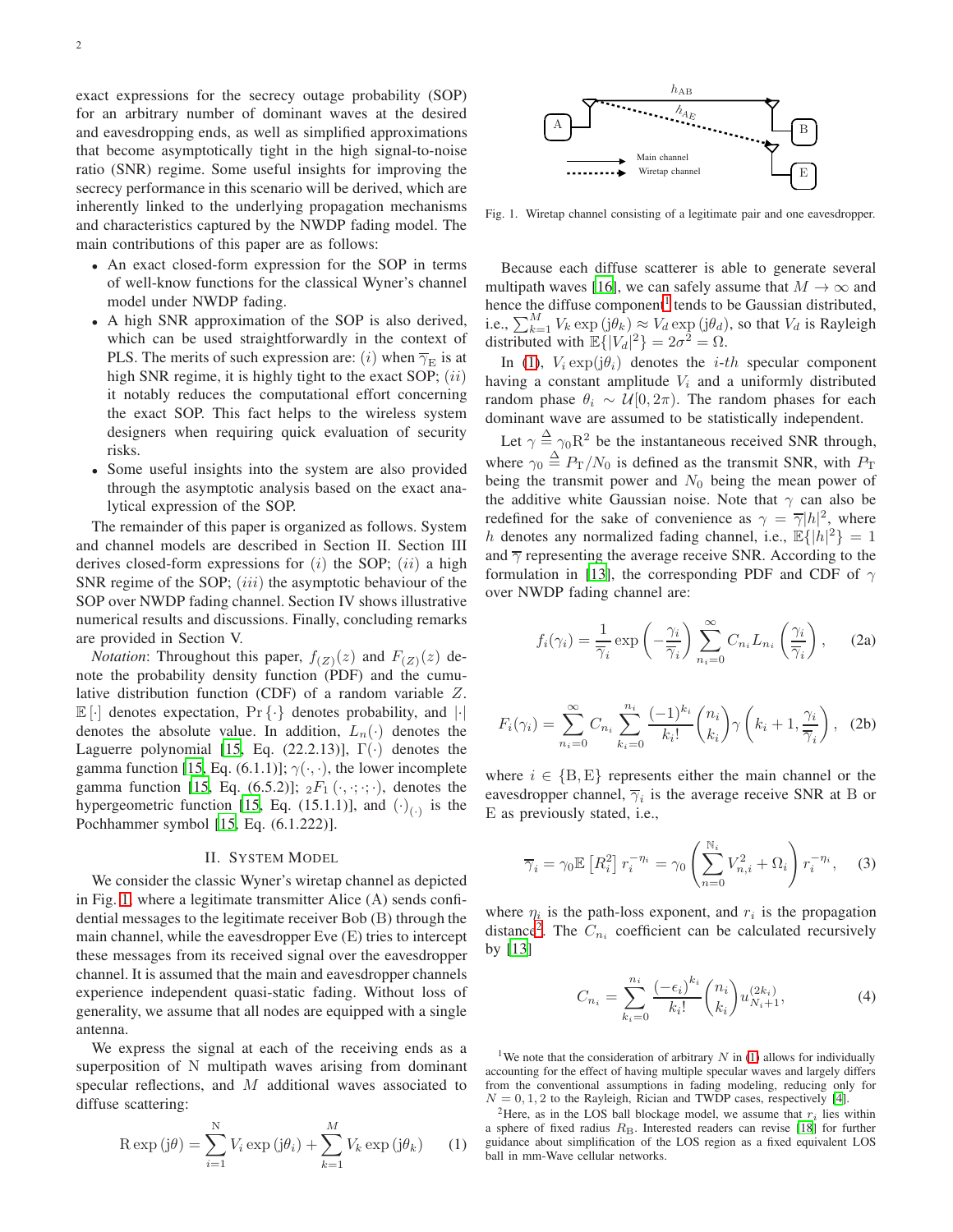where  $\epsilon_i = \left(\mathbb{E}\left[R_i^2\right]\right)^{-1}$ , and  $u_{j}^{2k_{i}}=\sum^{k_{i}}% \sum_{j=1}^{k_{i}}\left\vert \sum^{k_{i}}\left\vert \widehat{u}_{j}\right\vert \right\vert ^{2k_{i}}\left\vert \widehat{u}_{j}\right\vert ^{2k_{i}}\left\vert \widehat{u}_{j}\right\rangle ^{2k_{i}}\left\vert \widehat{u}_{j}\right\rangle ^{2k_{i}}\left\vert \widehat{u}_{j}\right\rangle ^{2k_{i}}\left\vert \widehat{u}_{j}\right\rangle ^{2k_{i}}\left\vert \widehat{u}_{j}\right\rangle ^{2k_{i}}$  $m=0$  $\sqrt{k_i}$ m  $\int_{1}^{2} u_{j-1}^{(2m)} v_j^{(2k_i-2m)}$ , for  $j = 2, ..., N_i + 1$ , (5)

where the initial value is  $u_1^{2k_i} = v_1^{2k_i}$ , and

$$
v_j^{2k_i} = \begin{cases} V_{j,i}^{2k_i}, & \text{for } j = 1 \dots N_i, \\ (1)_{k_i} (\Omega_i)^{k_i}, & \text{for } j = N_i + 1. \end{cases}
$$
 (6)

## III. SECRECY OUTAGE PROBABILITY ANALYSIS

#### *A. Exact SOP Analysis*

We consider a passive eavesdropping scenario, so that Alice has no channel state information (CSI) of Eve's channel. Hence, Alice's only choice is to encode the confidential data into codewords at a constant rate  $R<sub>S</sub>$ . This can occur in a practical setup where Eve is silent during all transmissions. According to [\[19](#page-7-17)], the secrecy capacity is obtained as

$$
C_{\rm S} = \max \{ C_{\rm B} - C_{\rm E}, 0 \}
$$
  
= max \{ \log\_2(1 + \gamma\_{\rm B}) - \log\_2(1 + \gamma\_{\rm E}), 0 \} (7)

With these considerations, secrecy is achieved only in those instants on which  $R<sub>S</sub> \leq C<sub>S</sub>$ , and is compromised otherwise. In this context, the SOP is defined as the probability that the instantaneous secrecy capacity  $C<sub>S</sub>$  falls below a target secrecy rate threshold  $R<sub>S</sub>$ , and can be expressed as [\[7](#page-7-6)]

$$
SOP = Pr \{ C_S (\gamma_B, \gamma_E) < R_S \}
$$
\n
$$
= Pr \left\{ \left( \frac{1 + \gamma_B}{1 + \gamma_E} \right) < 2^{R_S} \stackrel{\Delta}{=} \tau \right\}
$$
\n
$$
= Pr \{ \gamma_B < \tau \gamma_E + \tau - 1 \}
$$
\n
$$
= \int_0^\infty F_{\gamma_B} \left( \tau \gamma_E + \tau - 1 \right) f_{\gamma_E}(\gamma_E) d\gamma_E. \tag{8}
$$

Furthermore, a high SNR approximation of the SOP can be obtained from [\(8\)](#page-2-0) as

$$
SOP_A = \Pr \{ \gamma_B < \tau \gamma_E \} \leq \text{SOP}.\tag{9}
$$

Substituting [\(2\)](#page-1-4) into [\(8\)](#page-2-0) and [\(9\)](#page-2-1), we can obtain the SOP and the SOPA, respectively, over NWDP fading channels in the following Lemma.

<span id="page-2-5"></span>Lemma 1. *The SOP and the SOP<sup>A</sup> over NWDP fading channels can be obtained as* [\(10\)](#page-3-0) *and* [\(11\)](#page-3-1)*, respectively, at the top of the next page.*

*Proof.* See Appendix A. 
$$
\Box
$$

Remark 1. Notice that the derived analytical expressions for both the SOP and  $SOP_A$  are expressed in terms of infinite series representations. This is also the case of the analysis in [\[11](#page-7-10)] for TWDP based on the *approximate* PDF in [\[4](#page-7-3)], which arises as a special case of our analysis.

# *B. Asymptotic Analysis*

To get further insights about the role of the fading parameters in the system performance, the main concern in this section is to derive asymptotic closed-form expressions to investigate the behavior of the SOP given in [\(8\)](#page-2-0) at high-SNR regime. Here, we assume the following scenarios: (i) both  $\overline{\gamma}_{\text{B}}$ and  $\overline{\gamma}_E$  go to infinity, while the ratio between these SNRs is kept unchanged<sup>[3](#page-2-2)</sup>; (ii)  $\overline{\gamma}_{\text{B}} \rightarrow \infty$  while  $\overline{\gamma}_{\text{E}}$  is kept fixed<sup>[4](#page-2-3)</sup>. Our goal would be obtaining asymptotic expressions in the form  $SOP^{\infty} \approx G_c \overline{\gamma_B}^{G_d}$ , where  $G_c$  and  $G_d$  represent the secrecy array gain and the secrecy diversity gain, respectively. However, as we will later see, such expressions will not be of much practical use as in many cases, such asymptotic does not kick in until very low probabilities are considered. Hence, our asymptotic expressions will incorporate additional terms on which the exponent of  $\overline{\gamma}_{\rm B}$  play a relevant role on the SOP decay for practical operational values. Next, the corresponding asymptotic expressions of the SOP over NWDP fading channels are given in the following Lemma.

<span id="page-2-6"></span>Lemma 2. *The asymptotic closed-form expressions of the SOP over NWDP fading channels for the cases in that both*  $\overline{\gamma}_B \rightarrow$  $\infty$ ,  $\overline{\gamma}_E \rightarrow \infty$ , and only  $\overline{\gamma}_B \rightarrow \infty$  *can be obtained as* [\(12\)](#page-3-2) *and* [\(13\)](#page-3-3)*, respectively, at the top of the next page.*

*Proof.* See Appendix [B.](#page-6-1)

 $\Box$ 

### IV. NUMERICAL RESULTS AND DISCUSSIONS

In this section, we validate the accuracy of the proposed expressions<sup>[5](#page-2-4)</sup>. for some representative cases via Monte Carlo simulations. We define a power ratio parameter similar to the well-known Rician K parameter, e.g.,  $K_{\text{N}_i} \triangleq \frac{\Omega_{\text{N}_i}}{\Omega_i}$  $\frac{iN_i}{\Omega_i}$ , with  $\Omega_{N_i}$  =  $\sum_{n=0}^{N_i} V_{n,i}^2$  being the total average power of the specular components. For the sake of comparison, the Rayleigh case (i.e.,  $N_B = N_E = 0$ ) is included as a reference.

<span id="page-2-0"></span>Before getting into the numerical examples, an important remark is in order. Herein, we emphasize on providing clear evidence to identify the impact of increasing/decreasing both the number and the power of the dominant specular waves over the secrecy performance. In other words, we aim to determine to what extent it is worth that each of the individual specular waves is treated separately, or it can be safely incorporated into the diffuse component.

<span id="page-2-1"></span>In Fig. [2,](#page-3-4) we compare the SOP as a function of  $\overline{\gamma}_{\text{B}}$  for different values of dominant specular components  $N_B$  =

<span id="page-2-2"></span><sup>3</sup>This scenario corresponds to the case when both B and E are close to A. <sup>4</sup> This scenario corresponds to the case that A is very close to B and E is located far way.

<span id="page-2-4"></span><span id="page-2-3"></span><sup>&</sup>lt;sup>5</sup>Here, it is worth mentioning that depending on the value of the involved channel parameters, these series require different number of terms to attain an accurate approximation. In this context, the overall convergence speed of these series is achieved faster for small values of both dominant rays (e.g,  $N_B$ , and  $N_E$ ) and power of Bob's dominant specular components (i.e.,  $K_{\text{dB}}^{\text{B}}$ ). For instance, exhaustive tests have shown that the number of terms to arrive at the desired accuracy (e.g.,  $10^{-6}$ ) varied from 20 to 30 at Bob and from 4 to 10 at Eve, and the average elapsed times to obtain the aforementioned accuracy were  $\sim 14.1, 27.5, 81.7, 103.5, 114.6$  seconds for N = 1, ..., 5, respectively. Moreover, the mathematical representation of the derived series consists of well-known elementary and special functions, which can be easily implemented in software for numerical evaluation.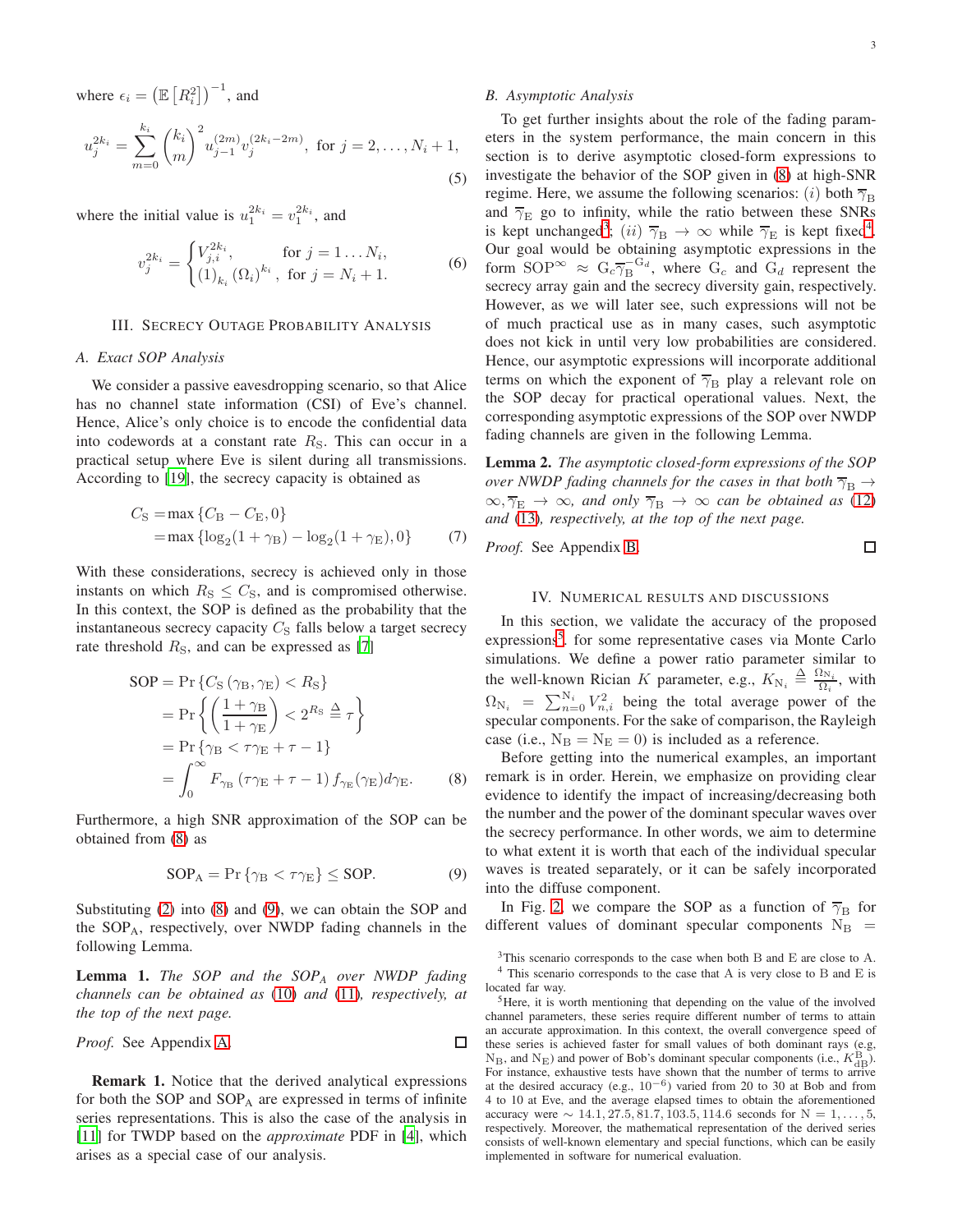$$
SOP = 1 - \sum_{n_B=0}^{\infty} C_{n_B} \sum_{k_B=0}^{n_B} (-1)^{k_B} {n_B \choose k_B} \left(\frac{1}{\overline{\gamma_E}}\right) \sum_{n_B=0}^{\infty} C_{n_B} \sum_{q=0}^{k_B} \frac{1}{q!} \left(\frac{1}{\overline{\gamma_B}}\right)^q \exp\left(-\frac{\tau - 1}{\overline{\gamma_B}}\right) \sum_{a=0}^q {q \choose a} (\tau - 1)^{q-a} \tau^a
$$
  
 
$$
\times \left(\frac{1}{\overline{\gamma_E}} + \frac{\tau}{\overline{\gamma_B}}\right)^{-1-a} \Gamma\left(1+a\right) {}_2F_1\left(1+a, -n_E; 1; \frac{\overline{\gamma_B}}{\overline{\gamma_B} + \overline{\gamma_E} \tau}\right) \tag{10}
$$

$$
SOP_A = 1 - \sum_{n_B=0}^{\infty} C_{n_B} \sum_{k_B=0}^{n_B} (-1)^{k_B} {n_B \choose k_B} \left(\frac{1}{\overline{\gamma}_E}\right) \sum_{n_E=0}^{\infty} C_{n_E} \sum_{q=0}^{k_B} \frac{1}{q!} \left(\frac{\tau}{\overline{\gamma}_B}\right)^q \left(\frac{1}{\overline{\gamma}_E} + \frac{\tau}{\overline{\gamma}_B}\right)^{-1-q} \Gamma\left(1+q\right)
$$
  
 
$$
\times {}_{2}F_1 \left(-n_E, 1+q; 1; \frac{\overline{\gamma}_B}{\overline{\gamma}_B + \overline{\gamma}_E \tau}\right)
$$
(11)

$$
\text{SOP}^{\infty} \approx \sum_{n_{\text{B}}=0}^{\infty} C_{n_{\text{B}}} \sum_{k_{\text{B}}=0}^{n_{\text{B}}} \frac{(-1)^{k_{\text{B}}}}{(k_{\text{B}}+1)!} {n_{\text{B}}} \left(\frac{n_{\text{B}}}{\overline{\gamma}_{\text{B}}}\right) \left(\frac{\tau}{\overline{\gamma}_{\text{B}}}\right)^{k_{\text{B}}+1} \sum_{n_{\text{E}}=0}^{\infty} C_{n_{\text{E}}} \sum_{k_{\text{E}}=0}^{n_{\text{E}}} \frac{(-1)^{k_{\text{E}}}}{k_{\text{E}}!} {n_{\text{E}} \choose k_{\text{E}}} \left(\frac{1}{\overline{\gamma}_{\text{E}}}\right)^{k_{\text{E}}+1} \sum_{i=1}^{n} w_{i} \exp\left(l_{i}\right) l_{i}^{k_{\text{B}}+k_{\text{E}}+1} \tag{12}
$$

$$
\text{SOP}^{\infty} \approx \sum_{n_{\text{B}}=0}^{\infty} C_{n_{\text{B}}} \sum_{k_{\text{B}}=0}^{n_{\text{B}}} \frac{(-1)^{k_{\text{B}}}}{(k_{\text{B}}+1)!} {n_{\text{B}} \choose k_{\text{B}}} \left(\frac{\tau \overline{\gamma}_{\text{E}}}{\overline{\gamma}_{\text{B}}}\right)^{k_{\text{B}}+1} \sum_{n_{\text{E}}=0}^{\infty} C_{n_{\text{E}}} \frac{\Gamma\left(k_{\text{B}}+2\right) \Gamma\left(n_{\text{E}}+1\right)}{n_{\text{E}}!} {}_{2}F_{1}\left(-n_{\text{E}}, k_{\text{B}}+2; 1; \overline{\gamma}_{\text{E}}\right) \tag{13}
$$



<span id="page-3-4"></span>Fig. 2. SOP vs.  $\overline{\gamma}_{\text{B}}$ , for different numbers of dominant specular waves N by considering balanced amplitude scenario (i.e.,  $V_{n,i} = 1$  for  $n = 1, \ldots, N_i$ ). For all curves, the parameter values are:  $R_S = 1$  bps/Hz,  $\overline{\gamma}_E = 4$  dB,  $K_{\text{dB}}^E =$ 10 dB,  $\Omega_i = 1$ , and  $N_i = N$  for  $i \in \{B, E\}$ . Dashed lines correspond to asymptotic analysis by using expression [\(12\)](#page-3-2).

 $N_{\rm E}$  = N, by considering the case of balanced amplitudes, i.e.,  $V_{n,B} = V_{n,E}$   $\forall B, n = 1...N$ . For this scenario, the corresponding fading parameters are given by:  $K_{\text{dB}}^{\text{B}}$  =  $10 \log_{10} (K_{\rm B} = K_{\rm N_B}) \in \{8, 25\}$  dBs with  $K_{\rm dB}^{\rm E} = 0$  dB,  $R_{\rm S}$ = 1 bps/Hz, and  $\overline{\gamma}_E = 1$  dB. Note that in all instances, Monte Carlo simulations perfectly match with our derived results.

We see that the secrecy performance does not monotonically increase with the number of specular components; instead, we see that the cases with  $N_B = 1$  and  $N_B = 2$  bound the secrecy <span id="page-3-3"></span><span id="page-3-2"></span><span id="page-3-1"></span><span id="page-3-0"></span>performance when the rest of parameters are fixed. This is in coherence with the fact that for an even number of dominant specular components of equal amplitudes, the probability of total cancellation between them is larger than when an odd number is considered [\[17\]](#page-7-18). This increases fading severity for the desired link more relevantly for large  $K$ , which ultimately degrades the SOP. We also see that for  $N = 4$ , the performance is very similar than in the Rayleigh case (i.e.,  $N \to \infty$ ).

In Fig. [3,](#page-4-0) we now evaluate the SOP vs.  $\overline{\gamma}_{\text{B}}$  for different numbers of dominant specular components  $N_B = N_E = N$  by considering an unbalanced amplitudes scenario. For simplicity, yet without loss of generality, the amplitudes of successive rays are expressed in terms of the amplitude of the first dom-inant component, as proposed in [\[12](#page-7-11)], that is,  $V_{n,i} = \alpha_{n,i} V_{1,i}$ for  $n = 2, ..., N_i$ , with  $0 < \alpha_{n,i} < 1$  and  $i \in \{B, E\}$ . Considering this, we set:  $\alpha_{n,i} = \alpha_{\text{B}} = \alpha_{\text{E}} = 0.3$  with  $K_{\text{dB}}^{\text{B}} \in \{8, 25\}$  dBs,  $K_{\text{dB}}^{\text{E}} = 0$  dB,  $R_{\text{S}} = 1$  bps/Hz, and  $\overline{\gamma}_{\rm E} = 1$  dB. Here, we investigate the impact of increasing both the number and the power of Bob's dominant rays for the case of unbalanced amplitudes. We observe in all traces that, unlike on the balanced counterpart, the SOP performance now monotonically improves when rising  $K_{\text{dB}}^{\text{B}}$  or lowering N, regardless of whether it is even or odd. It can be observed that a reduced number of dominant specular components at Bob is now beneficial from a secrecy perspective. We also see that in all cases, the SOP performance is always better than its Rayleigh counterpart. Regarding the asymptotic behaviour, it can be noticed that the asymptotic plots accurately approximate the SOP curves at high SNR regime. Additionally, all curves have different slopes. The reason for this will be discussed later.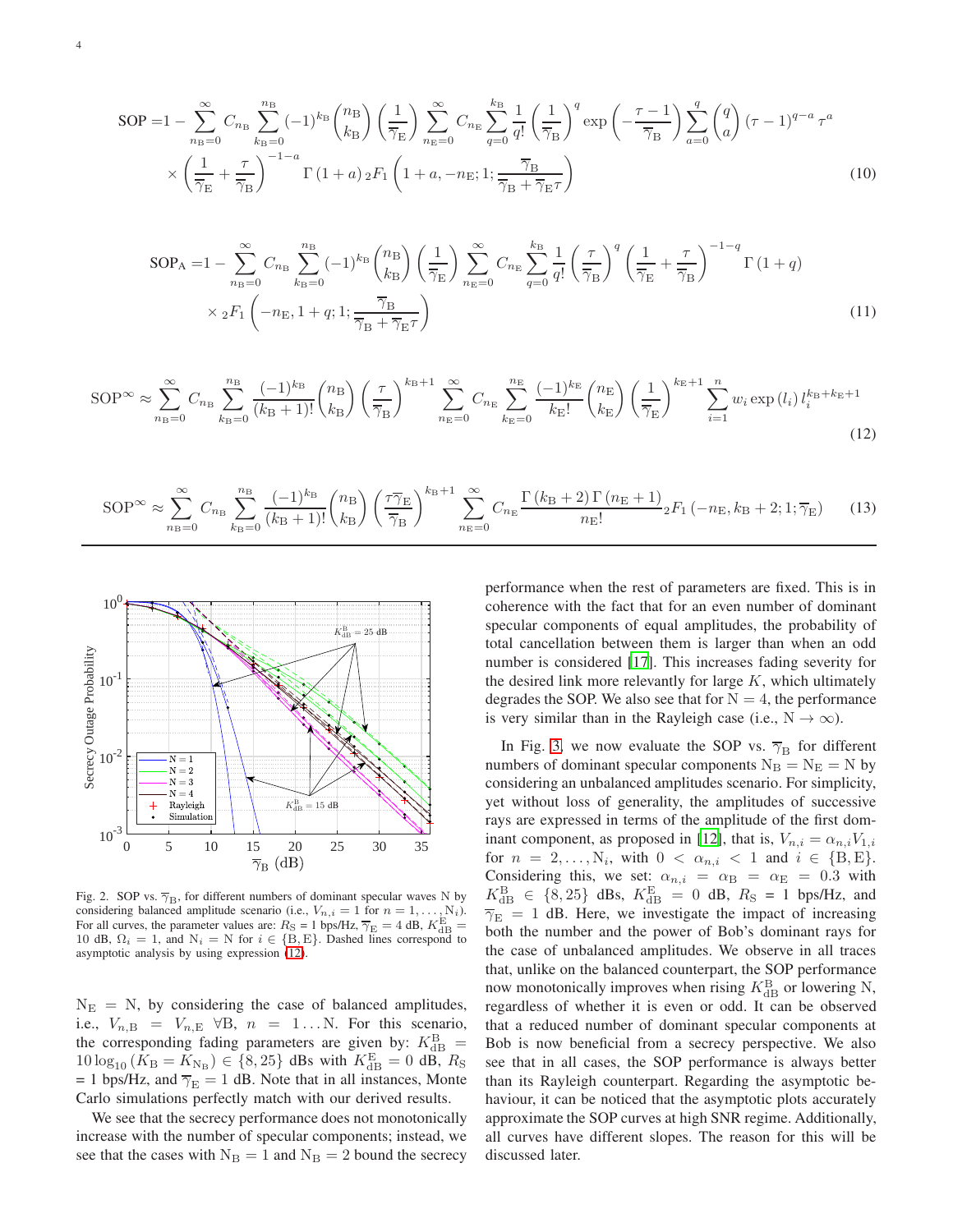

<span id="page-4-0"></span>Fig. 3. SOP in terms of  $\overline{\gamma}_{\text{B}}$  for different numbers of dominant specular waves N, by considering unbalanced amplitude case (i.e.,  $\alpha_{n,i} = \alpha_i = 0.3$ ). For all cases, the corresponding parameters are set to the following values:  $R<sub>S</sub>$  = 1 bps/Hz,  $\overline{\gamma}_E = 1$  dB,  $K_{\text{dB}}^{\overline{E}} = 0$  dB,  $\Omega_i = 1$ , and  $N_i = N$  for  $i \in \{B, \overline{E}\}.$ 

In Fig. [4,](#page-4-1) we evaluate both the SOP and the  $SOP<sub>A</sub>$  as a function of  $\overline{\gamma}_{\text{B}}$ , in order to understand the interplay between the number of dominant specular components  $N_B = N_E = N$ , the amplitude imbalance and the power of the dominant components. We use a similar set of parameters as those in Fig. [3,](#page-4-0) except for  $\{\alpha_{\rm B}, \alpha_{\rm E}\} = \{0.2, 0.9\}, \{\alpha_{\rm B}, \alpha_{\rm E}\} = \{0.9, 0.2\},\}$ and  $\overline{\gamma}_{\rm E}$  = 8 dB. We now observe that the worst secrecy performance is attained for cases where the imbalance for the legitimate user  $\alpha_B$  is smaller than that of  $\alpha_E$ , i.e. when  $\alpha_B > \alpha_E$ . Therefore, for the cases where  $\alpha_B$  is lower than  $\alpha_{\rm E}$ , we can obtain the desired secrecy performance (i.e., a target SOP) for a lower average SNR at Bob. In such case, some other interesting observations can be made:  $(i)$  the SOP performance under NWDP fading is much better than in the Rayleigh case, and  $(ii)$  the increase on the number of  $\frac{1}{n}$ specular rays arriving at Bob is detrimental from a secrecy perspective.

On the other hand, the worst SOP performances are achieved for the case with ( $\alpha_B = 0.9, \alpha_E = 0.2$ ), which is explained as follows: because the amplitudes for the legitimate link are balanced, this is translated into a more severe fading; conversely, the unbalanced amplitudes for the eavesdropper's link indicate a lower fading severity compared to the Rayleigh case. Combining the two effects, the overall SOP performance is hence worse than when assuming Rayleigh fading for both links.

Fig. [5](#page-4-2) presents the evolution of the SOP as a function of  $R<sub>S</sub>$ , considering the following channel settings:  $\overline{\gamma}_{\rm E} = 1$  dB,  $\overline{\gamma}_{\text{B}} = 8$  dB,  $K_{\text{dB}}^{\text{B}} = K_{\text{dB}}^{\text{E}} = 20$  dB, and  $\{\alpha_{\text{B}}, \alpha_{\text{E}}\} = \{0.2, 0.3\}.$ Herein, we analyze the effect of having a different number of dominant specular rays at both Bob and Eve over the secrecy performance. We consider the cases  $N_E = \{2, 3\}$  and  $N_B =$  $\{2, 3, 4, 5\}$ , and for the sake of comparison, we also include the case  $N_B = N_E$ . Once again we see that having a larger number of multipath waves at the legitimate receiver in this unbalanced scenario effectively increases channel variability,



<span id="page-4-1"></span>Fig. 4. SOP vs.  $\overline{\gamma}_{\rm B}$  for different numbers of dominant specular waves N by considering unbalanced amplitude case (i.e.,  $\{\alpha_B, \alpha_E\} = \{0.2, 0.9\}$  and  $\{\alpha_{\rm B}, \alpha_{\rm E}\} = \{0.9, 0.2\}$ ). For all curves, the values of channel parameters are:  $R_{\rm S} = 1$  bps/Hz,  $\overline{\gamma_{\rm E}} = 8$  dB,  $K_{\rm dB}^{\rm B} = K_{\rm dB}^{\rm E} = 25$  dB  $\Omega_i = 1$ , and  $N_i = N$  for  $i \in \{B, E\}$ 



<span id="page-4-2"></span>Fig. 5. SOP in terms of  $R<sub>S</sub>$  for different numbers of dominant specular waves of  $N_B = \{2, 3, 4, 5\}$  with regard to  $N_E = \{2, 3\}$  by considering unbalanced amplitude case (i.e.,  $\{\alpha_B, \alpha_E\} = \{0.2, 0.3\}$ ). For all curves, we set:  $\overline{\gamma_E} = 1$  $dB$ ,  $\overline{\gamma}_{\rm B} = 8$  dB,  $K_{\rm dB}^{\rm B} = K_{\rm dB}^{\rm E} = 20$  dB, and  $\Omega_i = 1$  for  $i \in {\rm \{B,E\}}$ .

which causes the SOP obtained when transmitting at a rate  $R<sub>S</sub>$  to be increased with N<sub>B</sub>. We also see that for a fixed N<sub>B</sub>, increasing the number of rays on the eavesdropper's channel is also detrimental for the SOP. This can be understood by recalling that in the presence of a single dominant specular component for each link and a strong LOS condition, the setup almost reduces to the AWGN case, for which the SOP is zero as  $\overline{\gamma}_{\text{B}} > \overline{\gamma}_{\text{E}}$ . Hence, having a reduced number of rays and a dominant component much larger than the remaining specular waves turn out being beneficial for physical layer security.

Next, Fig. [6](#page-5-0) illustrates the SOP vs.  $\overline{\gamma}_{\text{B}}$  for different numbers of rays  $N_B = N_E = N$  with  $\overline{\gamma}_E = 1$  dB,  $K_{dB}^B = 25$  dB, and  $K_{\text{dB}}^{\text{E}} = 0$  dB. Moreover, we set:  $R_{\text{S}} = \{1, 2.5\}$  with  $\alpha =$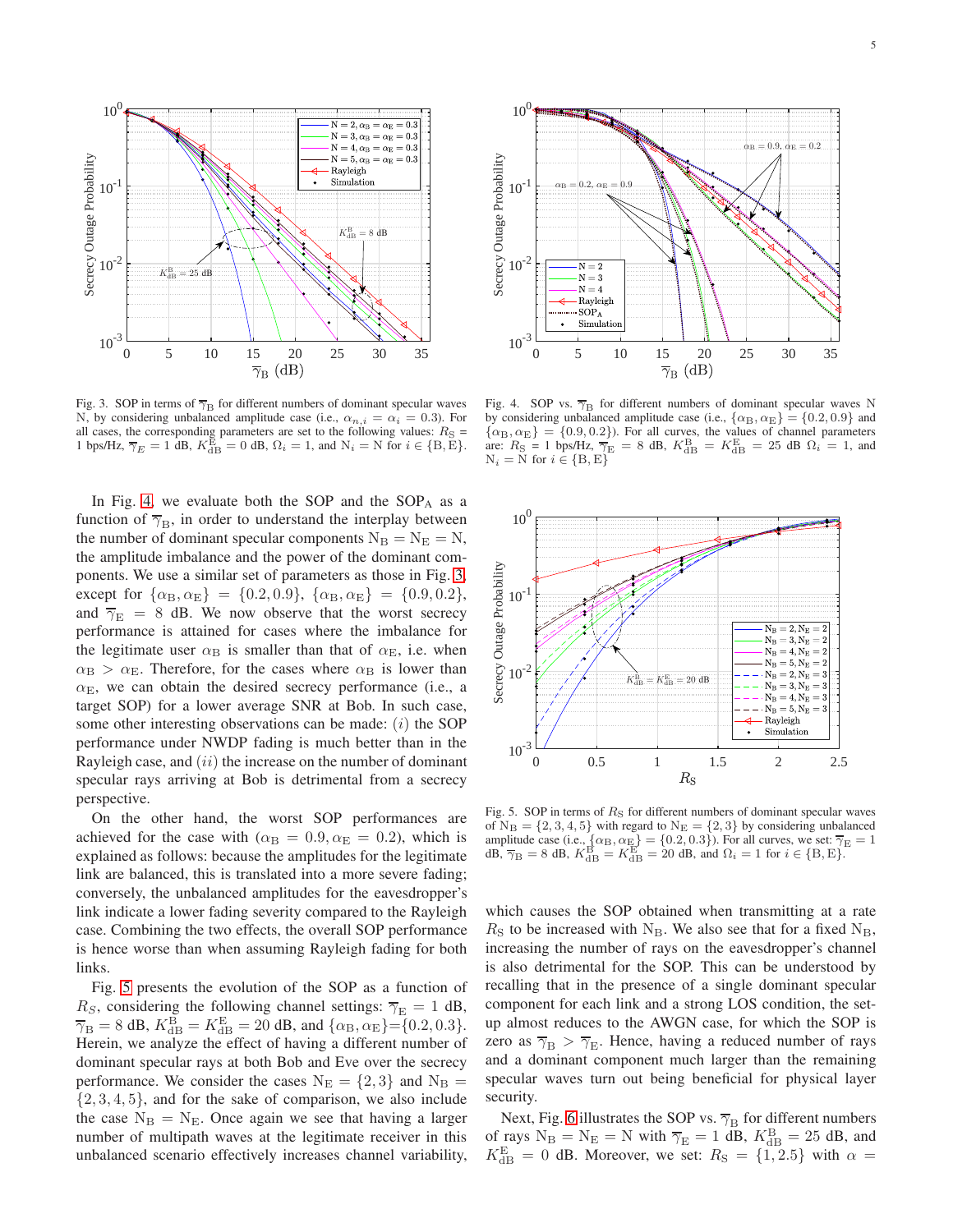

<span id="page-5-0"></span>Fig. 6. SOP vs.  $\overline{\gamma}_{\text{B}}$  for different numbers of dominant specular waves  $N =$  $N_{\rm B} = N_{\rm E}$  by varying the value of  $R_{\rm S}$  and assuming unbalanced amplitudes (i.e,  $\alpha = \{0.15, 0.30\}$ ). Also,  $\overline{\gamma}_{\rm E} = 1$  dB,  $K_{\rm dB}^B = 25$  dB, and  $K_{\rm dB}^{\rm E} = 0$ dB.

 $\alpha_{\rm B} = \alpha_{\rm E} = 0.15$  and  $\alpha = \alpha_{\rm B} = \alpha_{\rm E} = 0.30$  for  $N = 2, \ldots 4$ , and  $N = 5$ , respectively. From the figure can be observed that both the relative amplitudes and the number of the dominant waves play a pivotal role on the secrecy performance. For instance, we see that the decay of the SOP is rather abrupt for  $\alpha = 0.15$  and  $N = 1, \ldots, 4$  regardless of the choice of  $R<sub>S</sub> = \{1, 2.5\}$ . However, when both the number of rays and the relative amplitudes of the rays are slightly increased (say  $\alpha = 0.3$  and N = 5), then the SOP is dramatically impaired and the decay is now similar to the Rayleigh case. This is in coherence with the observations made in [\[12](#page-7-11)] in the limit case of the absence of diffuse scattering, as  $\alpha$  (N<sub>B</sub> − 1) < 1.

Finally, in Fig. [7,](#page-5-1) we plot the SOP vs.  $\overline{\gamma}_{\text{B}}$  and the two asymptotic results [\(12\)](#page-3-2), [\(13\)](#page-3-3), respectively. In all the cases, we employ equal numbers of rays at both B and E, i.e.,  $N = N_B = N_E$ ,  $R_S = 1$  bps/Hz,  $\Omega_B = \Omega_E = 1$ , and  $\overline{\gamma}_{\rm E} = 8$  dB. Also, yet without loss of generality, we assume the following cases: *Case* I ( $N = 1$ ): Balanced amplitudes,  $V_{1,\text{B}} = V_{1,\text{E}} = 1$ , and  $K_{\text{dB}}^{\text{B}} = K_{\text{dB}}^{\text{E}} = 10$  dB; Case II (N = 2): Unbalanced amplitudes,  $V_{2,i} = \alpha_{2,i} V_{1,i}$  with  $V_{1,i} = 1$  for  $i \in \{B, E\}, \alpha_{2,B} = 0.2, \alpha_{2,E} = 0.9$ , and  $K_{\text{dB}}^{\text{B}} = K_{\text{dB}}^{\text{E}} = 15$  dB; *Case* III (N = 3): Unbalanced amplitudes,  $V_{n,i} = \alpha_{n,i} V_{1,i}$  with  $V_{1,i} = 1$  for  $i \in \{B, E\},$  $\alpha_{n,i} = \alpha_{\rm B} = \alpha_{\rm E} = 0.3$  for  $n = 2, 3$ ., and  $K_{\rm dB}^{\rm B} = K_{\rm dB}^{\rm E} = 10$ dB. Here, our primary aim is to analyze the secrecy diversity order of the main links in the proposed scenarios. Firstly, based on the asymptotic expressions (i.e., [\(12\)](#page-3-2), and [\(13\)](#page-3-3)), we see that the exponents for the  $\overline{\gamma}_{\text{B}}$  terms depend on one of the summation indexes (i.e.,  $(k_B + 1)$ ). This suggests that each of these terms contributes in different ways to the decay of the SOP, which explains that the slope of the SOP is different depending on the range of values of  $\overline{\gamma}_{B}$ . As the SNR is increased, it is only the first term of the series which contributes to the SOP, revealing a diversity order of one (vide all cases in Fig. [7\)](#page-5-1). However, we can see that such diversity order is not useful for *Case* II, which justifies the need of the more accurate asymptotic expressions here provided, compared to those only relying on  $G_d$  expression. Also, we can observe that the asymptotic analytical in [\(12\)](#page-3-2) is tighter than the asymptotic one given in [\(13\)](#page-3-3).

#### V. CONCLUSIONS

We investigated how the explicit consideration of the incident waves arriving at the receiver ends may impact physical layer security performance in the context of wireless fading channels. The analytical results here presented complement and generalize those previously reported in the literature, and support the need of using ray-based fading models in those situations on which a reduced number of multipath waves are considered. The main takeaways of our work can be summarized as: (*i*) abundant dominant specular rays impair the SOP, so scenarios with a reduced number of rays arriving at both Bob and Eve are beneficial whenever  $\overline{\gamma}_B > \overline{\gamma}_E$ ; (ii) balanced amplitudes for the eavesdropper's link and unbalanced amplitudes for the desired link are the most favorable case from a PLS perspective;  $(iii)$  a significant increase on the power of Bob's dominant specular components with respect to the power of Eve's dominant specular components (i.e.,  $K_{\rm B} >> K_{\rm E}$ , in the case of balanced amplitudes, is a worst case scenario for secrecy performance.

Secrecy Outage Probability  $10^{-2}$  $10^{-4}$ *Case* II *Case* III  ${\cal N}=2$  $10^{-6}$  $N = 3$ Asymptotic Eq.(12) Asymptotic Eq.(13) Simulation  $10^{-8}$ 0 5 10 15 20 25 30 35 40 45 50

 $\mathcal{C}$ *as* 

 $10^{0}$ 

<span id="page-5-1"></span>Fig. 7. SOP vs.  $\overline{\gamma}_{\text{B}}$  for different numbers of dominant specular waves  $N =$  $N_{\rm B} = N_{\rm E}$  by assuming for all cases  $R_{\rm S} = 1$  bps/Hz,  $\Omega_{\rm B} = \Omega_{\rm E} = 1$ , and  $\overline{\gamma}_\mathrm{E}=8$  dB.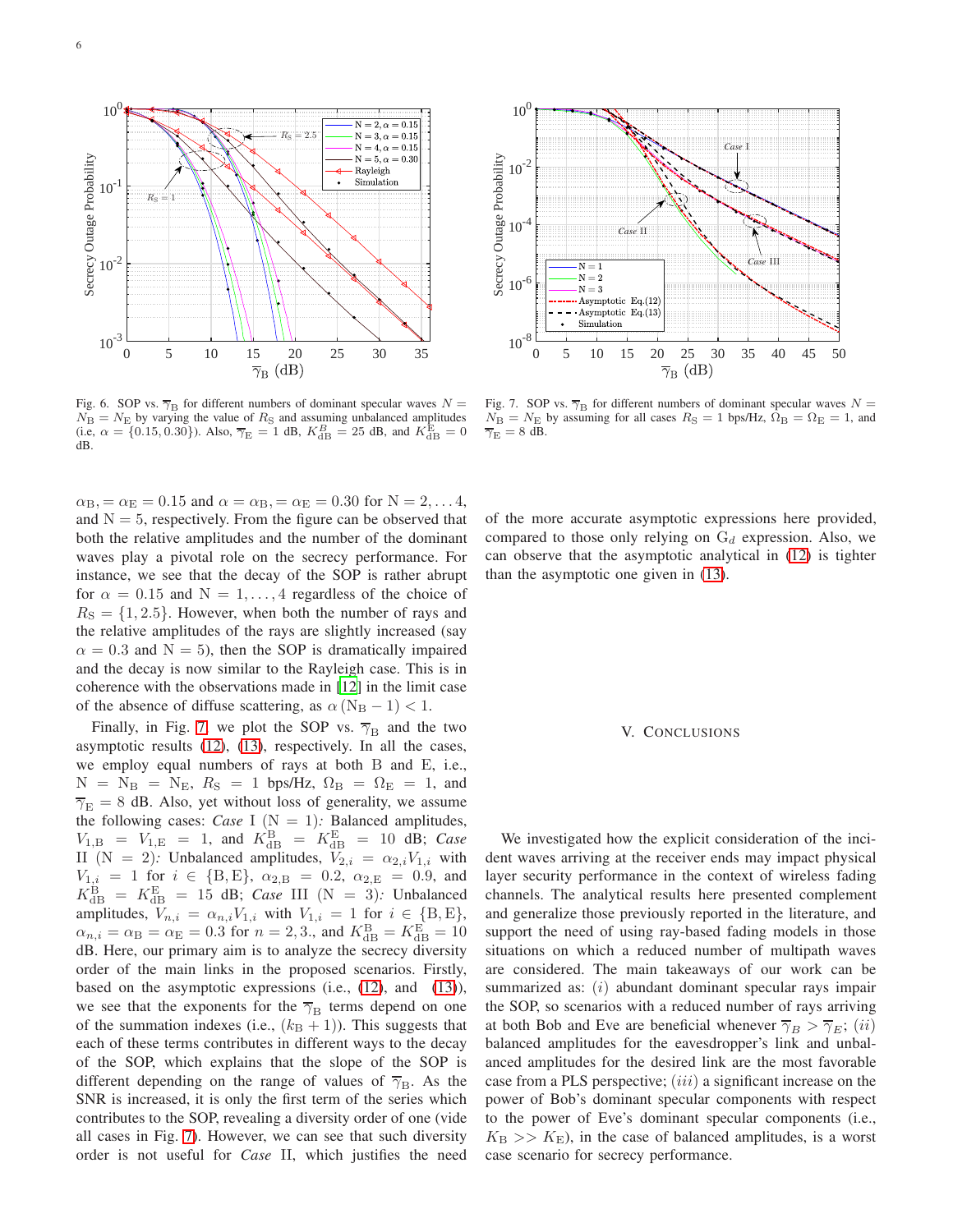# <span id="page-6-0"></span>APPENDIX A PROOFS OF LEMMA [1](#page-2-5)

# *A.* SOP

Substituting [\(2\)](#page-1-4) into [\(8\)](#page-2-0), we can obtain

$$
SOP = \sum_{n_{\rm B}=0}^{\infty} C_{n_{\rm B}} \sum_{k_{\rm B}=0}^{n_{\rm B}} \frac{(-1)^{k_{\rm B}}}{k_{\rm B}!} {n_{\rm B} \choose k_{\rm B}} \frac{1}{\overline{\gamma}_{\rm E}} \sum_{n_{\rm E}=0}^{\infty} C_{n_{\rm E}}
$$

$$
\times \underbrace{\int_{0}^{\infty} \exp\left(-\frac{\gamma_{\rm E}}{\overline{\gamma}_{\rm E}}\right) L_{n_{\rm E}} \left(\frac{\gamma_{\rm E}}{\overline{\gamma}_{\rm E}}\right)}_{I_1} \times \underbrace{\gamma \left(k_{\rm B}+1, \frac{(\tau \gamma_{\rm E}+\tau-1)}{\overline{\gamma}_{\rm B}}\right) d\gamma_{\rm E}}_{I_1} . \tag{14}
$$

Using [\[20,](#page-7-19) Eq.  $(8.352.1)$ ] into  $(14)$ ,  $I_1$  can be rewritten as

$$
I_{1} = k_{\rm B}! \int_{0}^{\infty} \exp\left(-\frac{\gamma_{\rm E}}{\overline{\gamma}_{\rm E}}\right) L_{n_{\rm E}} \left(\frac{\gamma_{\rm E}}{\overline{\gamma}_{\rm E}}\right) d\gamma_{\rm E}
$$

$$
- k_{\rm B}! \sum_{q=0}^{k_{\rm B}} \frac{1}{q!} \left(\frac{1}{\overline{\gamma}_{\rm B}}\right)^{q} \underbrace{\int_{0}^{\infty} \exp\left(-\frac{\gamma_{\rm E}}{\overline{\gamma}_{\rm E}}\right)}_{I_{3}}
$$

$$
\times \underbrace{L_{n_{\rm E}} \left(\frac{\gamma_{\rm E}}{\overline{\gamma}_{\rm E}}\right) \exp\left(-\frac{\tau \gamma_{\rm E} + \tau - 1}{\overline{\gamma}_{\rm B}}\right)}_{I_{3}}
$$

$$
\times \underbrace{(\tau \gamma_{\rm E} + \tau - 1)^{q} d\gamma_{\rm E}}_{I_{3}}.
$$
(15)

Here, with the help of [\[20,](#page-7-19) Eq. (7.414.6)] the value of the integral  $I_2$  can be  $\overline{\gamma}_E$  when  $n_E = 0$  or zero otherwise (i.e.,  $n_{\rm E} \neq 0$ ). In the former case, after by performing some algebraic manipulations, the first term of the SOP can be simplified as  $C_1k_B!\overline{\gamma}_E = 1$ . Next, by using [\[20](#page-7-19), Eq. (1.111)],  $I_3$  can be expressed as

$$
I_3 = \sum_{a=0}^{q} \binom{q}{a} (\tau - 1)^{q-a} \tau^a \exp\left(-\frac{\tau - 1}{\overline{\gamma}_{\mathcal{B}}}\right) \underbrace{\int_0^\infty L_{n_{\mathcal{E}}} \left(\frac{\gamma_{\mathcal{E}}}{\overline{\gamma}_{\mathcal{E}}}\right)}_{I_4}
$$
\n
$$
\times \underbrace{\gamma_{\mathcal{E}}^a \exp\left(-\frac{\gamma_{\mathcal{E}}}{\overline{\gamma}_{\mathcal{E}}}-\frac{\tau \gamma_{\mathcal{E}}}{\overline{\gamma}_{\mathcal{B}}}\right) d \gamma_{\mathcal{E}}}_{I_4}.
$$
\n(16)

Then, by solving the corresponding integral in  $I_4$ , we get

$$
I_4 = \left(\frac{1}{\overline{\gamma}_{\rm E}} + \frac{\tau}{\overline{\gamma}_{\rm B}}\right)^{-1-a} \Gamma\left(1+a\right)
$$

$$
\times {}_2F_1\left(1+a, -n_{\rm E}, 1, \frac{\overline{\gamma}_{\rm B}}{\overline{\gamma}_{\rm B} + \overline{\gamma}_{\rm E}\tau}\right). \tag{17}
$$

Next, by combining [\(14\)](#page-6-2) to [\(17\)](#page-6-3), the SOP can be formulated as in [\(10\)](#page-3-0), which concludes the proof.

*B.* SOP<sup>A</sup>

Substituting [\(2\)](#page-1-4) into [\(9\)](#page-2-1), we get

$$
SOP_A = \sum_{n_B=0}^{\infty} C_{n_B} \sum_{k_B=0}^{n_B} \frac{(-1)^{k_B} (n_B)}{k_B!} \left(\frac{n_B}{k_B}\right) \frac{1}{\overline{\gamma}_E} \sum_{n_E=0}^{\infty} C_{n_E}
$$

$$
\times \underbrace{\int_0^{\infty} \exp\left(-\frac{\gamma_E}{\overline{\gamma}_E}\right) L_{n_E} \left(\frac{\gamma_E}{\overline{\gamma}_E}\right)}_{I_5} \times \underbrace{\gamma \left(k_B+1, \frac{\tau \gamma_E}{\overline{\gamma}_B}\right) d\gamma_E}_{I_5}.
$$
(18)

<span id="page-6-2"></span>Again, by using  $[20, Eq. (8.352.1)]$  $[20, Eq. (8.352.1)]$  into  $(18), I_5$  can be reformulated as

<span id="page-6-4"></span>
$$
I_5 = k_B! \int_0^\infty \exp\left(-\frac{\gamma_E}{\overline{\gamma}_E}\right) L_{n_E} \left(\frac{\gamma_E}{\overline{\gamma}_E}\right) d\gamma_E
$$

$$
- k_B! \sum_{q=0}^{k_B} \frac{1}{q!} \left(\frac{1}{\overline{\gamma}_B}\right)^q \tau^q \underbrace{\int_0^\infty \exp\left(-\frac{\gamma_E}{\overline{\gamma}_E}\right)}_{I_6}
$$

$$
\times L_{n_E} \left(\frac{\gamma_E}{\overline{\gamma}_E}\right) \exp\left(-\frac{\tau \gamma_E}{\overline{\gamma}_B}\right) \gamma_E^q d\gamma_E.
$$
(19)

Here, note that  $I_5$  is equivalent to  $I_2$ . Therefore, the first term of the SOP<sub>A</sub> (i.e.,  $C_1k_B!\overline{\gamma_E}$ ) once again equals unity, as discussed in the previous proof. On the other hand, by solving the corresponding integral in  $I_6$ , yields

$$
I_6 = \left(\frac{1}{\overline{\gamma}_E} + \frac{\tau}{\overline{\gamma}_B}\right)^{-1-q} \Gamma\left(1+q\right)
$$
  
 
$$
\times {}_2F_1\left(-n_E, 1+q, 1, \frac{\overline{\gamma}_B}{\overline{\gamma}_B + \overline{\gamma}_E \tau}\right).
$$
 (20)

Finally, by combining [\(18\)](#page-6-4) to [\(20\)](#page-6-5), the  $SOP<sub>A</sub>$  is reached as in [\(11\)](#page-3-1), which completes the proof.

# <span id="page-6-6"></span><span id="page-6-5"></span><span id="page-6-1"></span>APPENDIX B PROOFS OF LEMMA [2](#page-2-6)

A. SOP $^{\infty}$ 

*1) Keeping*  $\overline{\gamma}_{\text{E}}$  *Fixed and*  $\overline{\gamma}_{\text{B}} \to \infty$  *:* In order to approx-imate [\(2b\)](#page-1-5) as  $\overline{\gamma}_{\text{B}} \rightarrow \infty$ , we use the following relationship  $\gamma(a,x) \approx x^s / s$  as  $x \to 0$ . Therefore, [\(2b\)](#page-1-5) can be asymptotically expressed by

$$
F_{\rm B}(\gamma_{\rm B}) \approx \sum_{n_{\rm B}=0}^{\infty} C_{n_{\rm B}} \sum_{k_{\rm B}=0}^{n_{\rm B}} \frac{(-1)^{k_{\rm B}}}{(k_{\rm B}+1)!} {n_{\rm B} \choose k_{\rm B}} \left(\frac{\gamma_{\rm B}}{\overline{\gamma}_{\rm B}}\right)^{k_{\rm B}+1}.
$$
\n(21)

Substituting [\(21\)](#page-6-6) together with [\(2a\)](#page-1-6) into [\(9\)](#page-2-1), it follows that

<span id="page-6-3"></span>
$$
SOP^{\infty} \approx \sum_{n_{\text{B}}=0}^{\infty} C_{n_{\text{B}}} \sum_{k_{\text{B}}=0}^{n_{\text{B}}} \frac{(-1)^{k_{\text{B}}}}{(k_{\text{B}}+1)!} {n_{\text{B}}} \left(\frac{n_{\text{B}}}{\overline{\gamma}_{\text{E}}}\right) \left(\frac{\tau}{\overline{\gamma}_{\text{B}}}\right)^{k_{\text{B}}+1} \times \sum_{n_{\text{E}}=0}^{\infty} C_{n_{\text{E}}} \underbrace{\int_{0}^{\infty} \gamma_{\text{E}}^{k_{\text{B}}+1} \exp\left(-\frac{\gamma_{\text{E}}}{\overline{\gamma}_{\text{E}}}\right) L_{n_{\text{E}}} \left(\frac{\gamma_{\text{E}}}{\overline{\gamma}_{\text{E}}}\right) d\gamma_{\text{E}}}{I_{\tau}}
$$
\n(22)